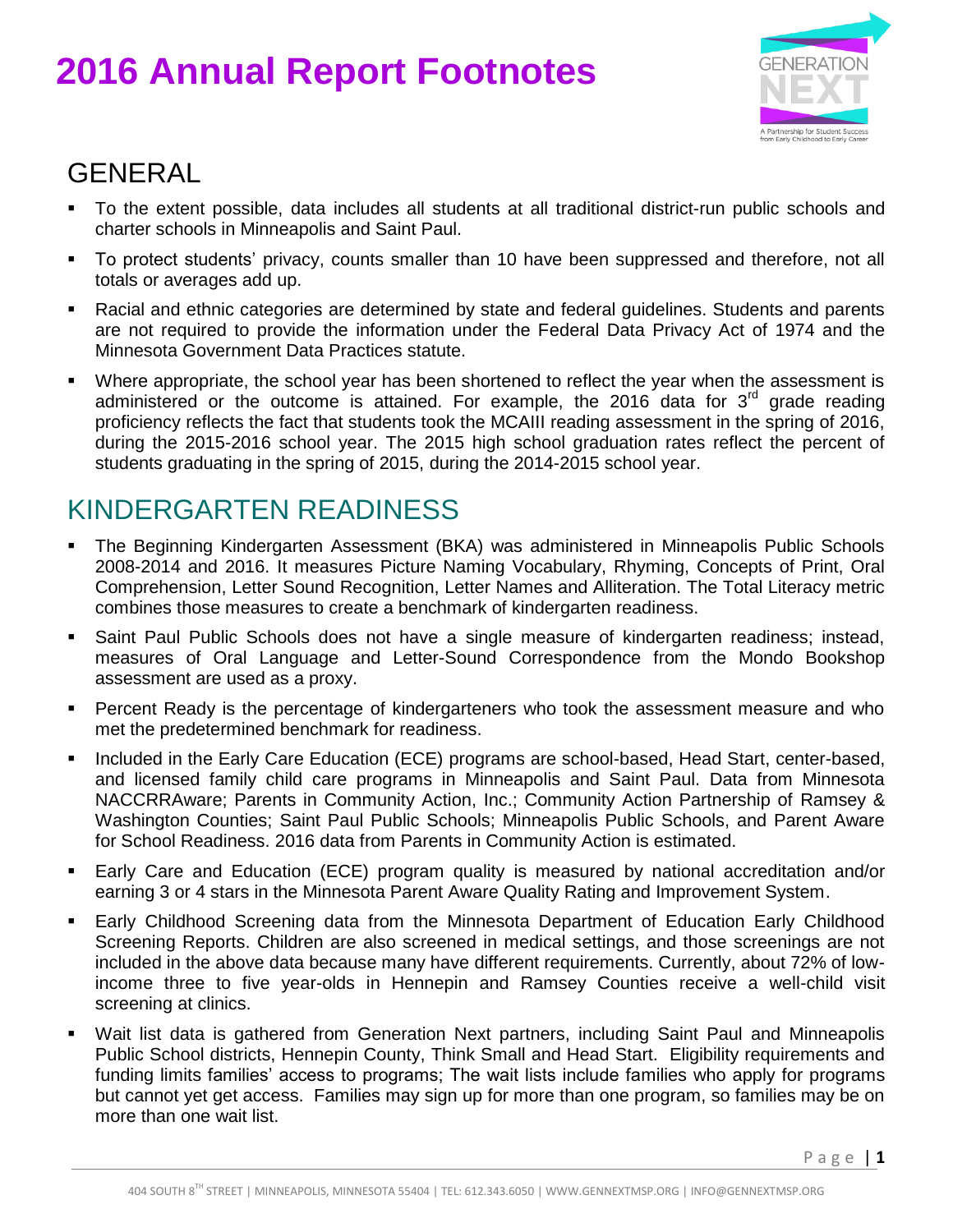## **2016 Annual Report Footnotes**



### 3<sup>rd</sup> GRADE READING

- Minnesota Department of Education data on the Minnesota Comprehensive Assessment (MCA) for reading from students at all traditional district-run public schools and charter schools in Minneapolis and Saint Paul.
- Scores on the MCA are categorized as "does not meet the standards", "partially meets the standards", "meets the standards", and "exceeds the standards". Proficiency is defined by meeting or exceeding the grade-level standards.

### 8<sup>th</sup> GRADE MATH

- Minnesota Department of Education data on the Minnesota Comprehensive Assessment (MCA) for math from students at all traditional district-run public schools and charter schools in Minneapolis and Saint Paul.
- Scores on the MCA are categorized as "does not meet the standards", "partially meets the standards", "meets the standards", and "exceeds the standards". Proficiency is defined by meeting or exceeding the grade-level standards.
- GopherMath work is based in the Rational Number Project which is an ongoing research project investigating student learning and teacher enhancement. Additional information is available at: <http://www.cehd.umn.edu/ci/rationalnumberproject/>
- **The** *Role of Representations in Fraction Addition and Subtraction* **describes using concrete models** representation of fractions for developing connections with symbols and meaning in a group of 6th graders. Fraction circles have been shown to be the most effective representation of fraction. Authors Kathleen Cramer, Terry Wyberg and Seth Leavitt include analysis of the case study and key procedural recommendations. Their work was published by the National Council of Teachers of Mathematics in April 2008 in the journal *Mathematics Teaching in the Middle School*.

#### SOCIAL-EMOTIONAL LEARNING

- Data from 2013 Minnesota Student Survey, analysis from the Minnesota Youth Development Research Group, directed by Dr. Michael Rodriguez, Department of Educational Psychology, University of Minnesota.
- Positive Identity and Social Competence measures are part of the Developmental Asset Profile (used with permission from Search Institute, Minneapolis).